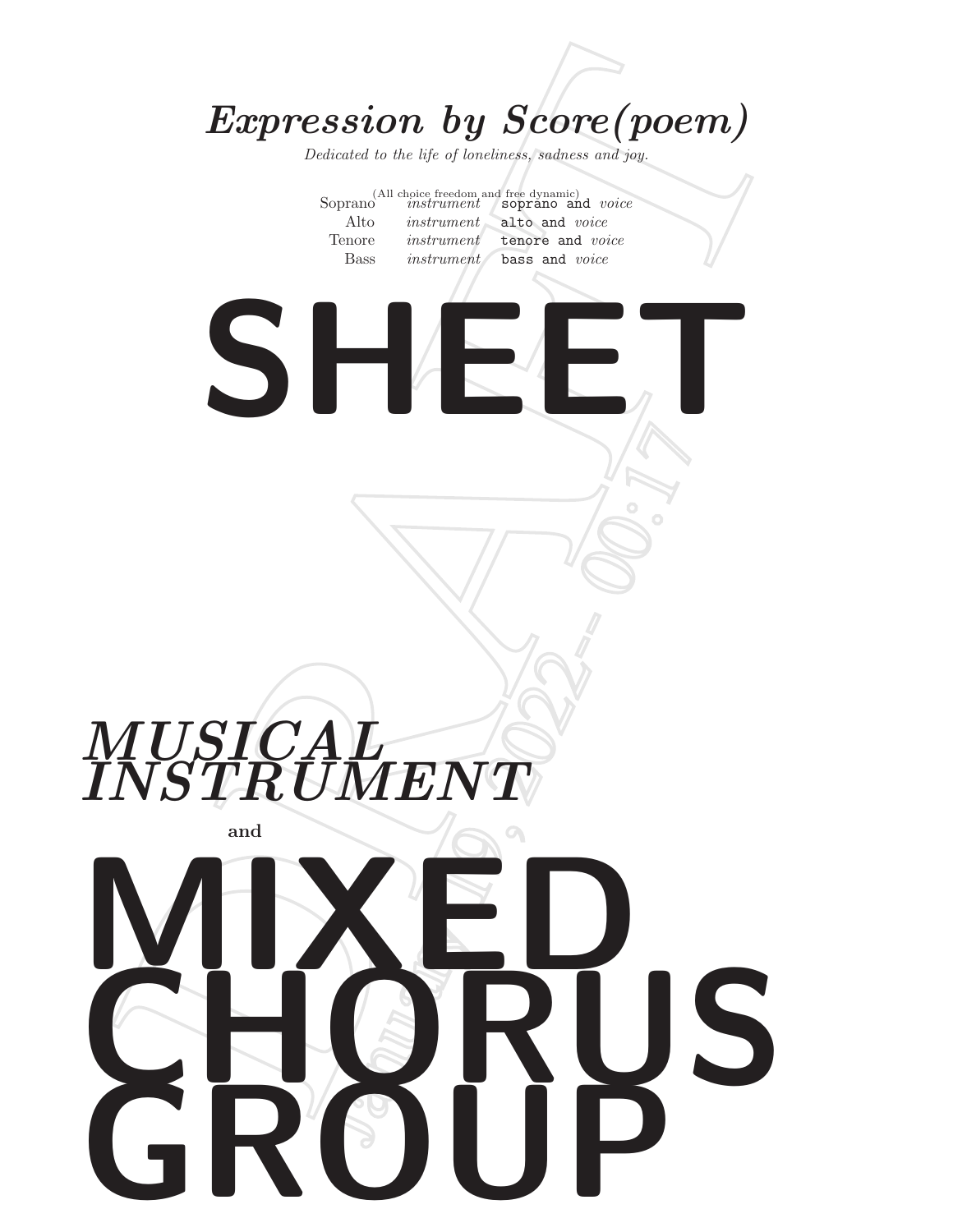## To the person who will depart.

# **Mourner**

**soprano; C clef on 1st line, alto; C clef on 3rd line. bass; F clef on 4th line, tenor; C clef on 4th line.**

Yukio Yoshida Largo *Yukio Yoshida*



public Domain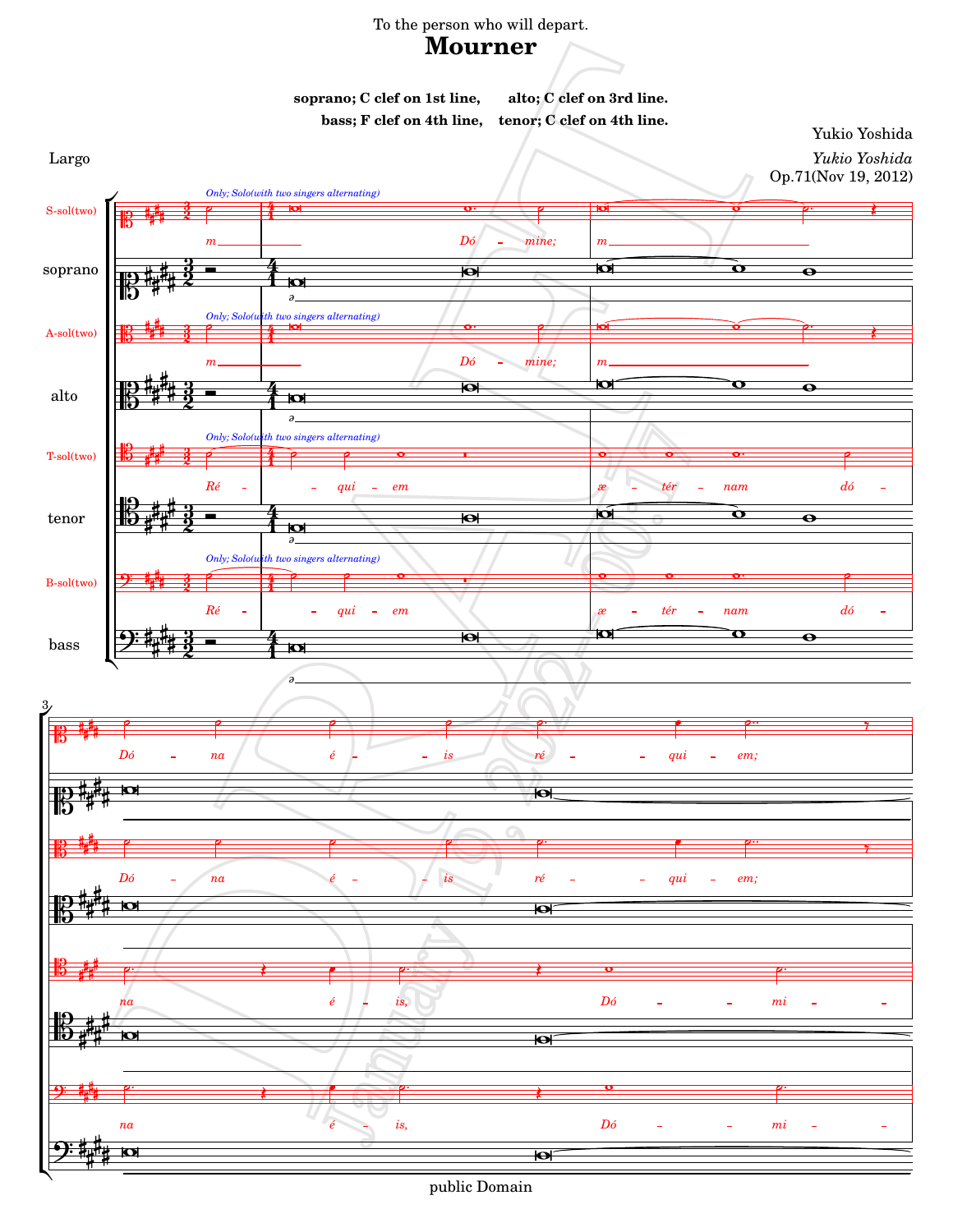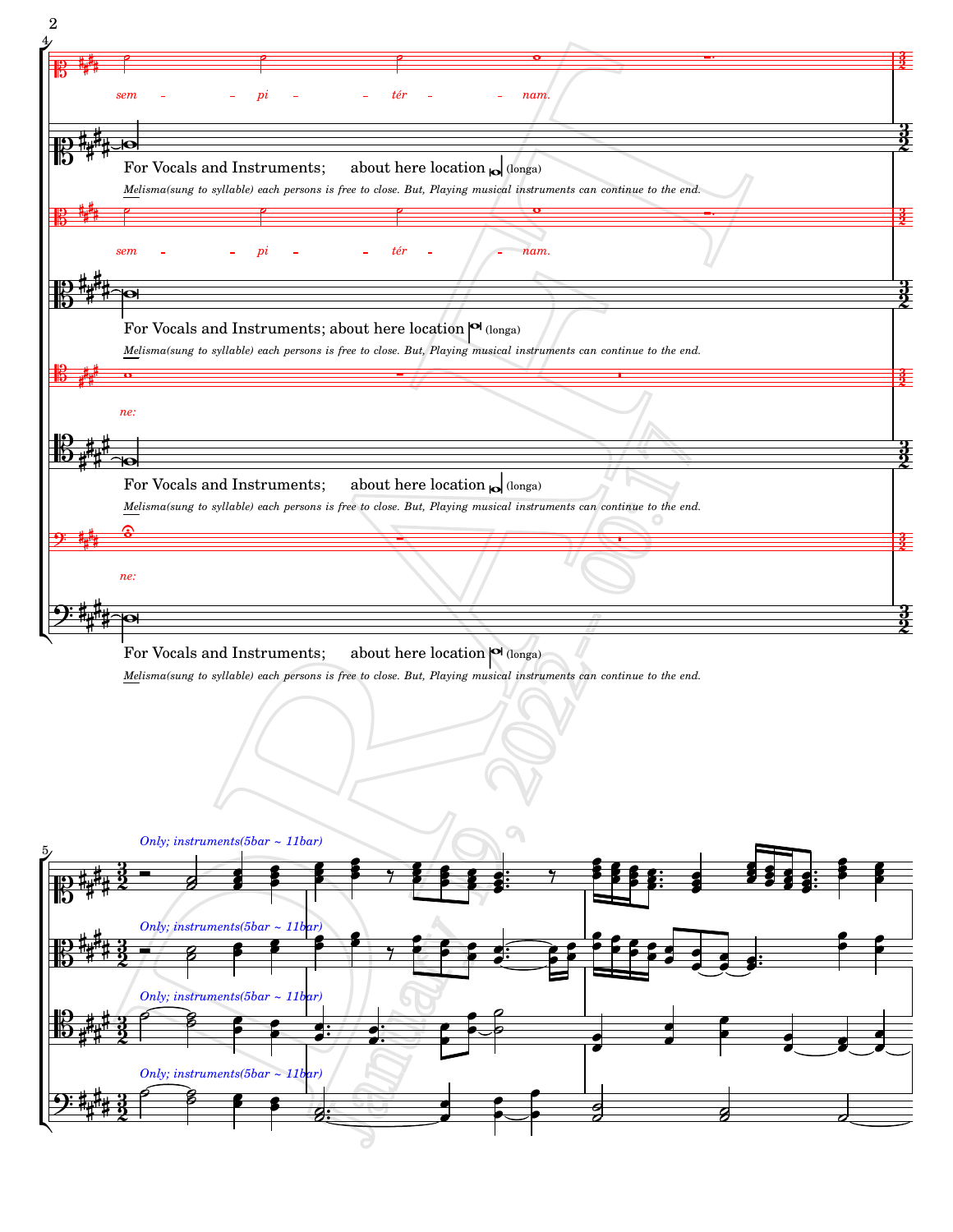



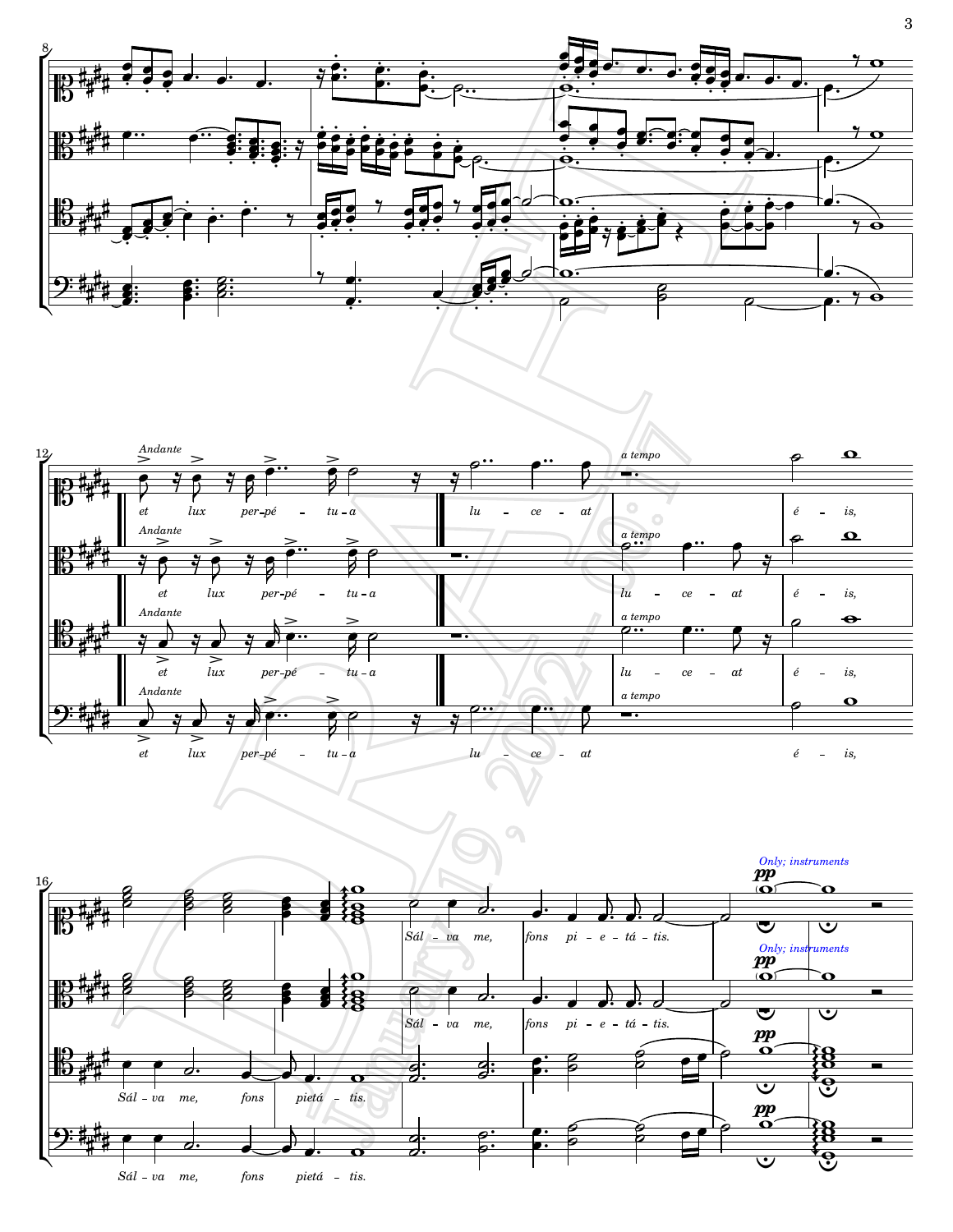

*[ter](textedit:///mnt/c/yukio/sheet-poem.com/2012-2015/2012/mourner/mourner-cv.ly:716:21:22)*

*[pi](textedit:///mnt/c/yukio/sheet-poem.com/2012-2015/2012/mourner/mourner-cv.ly:715:21:22)*

*[sem](textedit:///mnt/c/yukio/sheet-poem.com/2012-2015/2012/mourner/mourner-cv.ly:714:23:24)*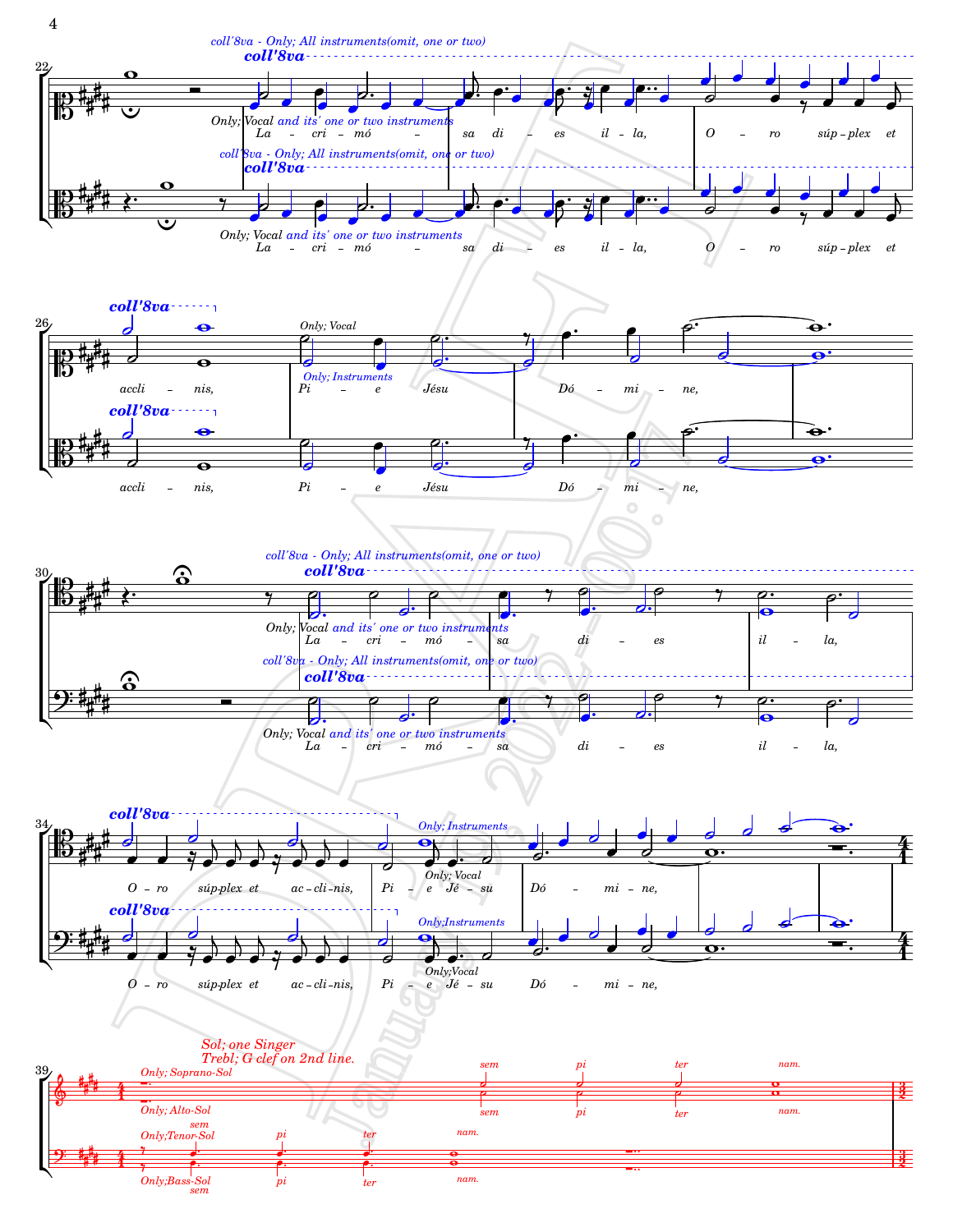



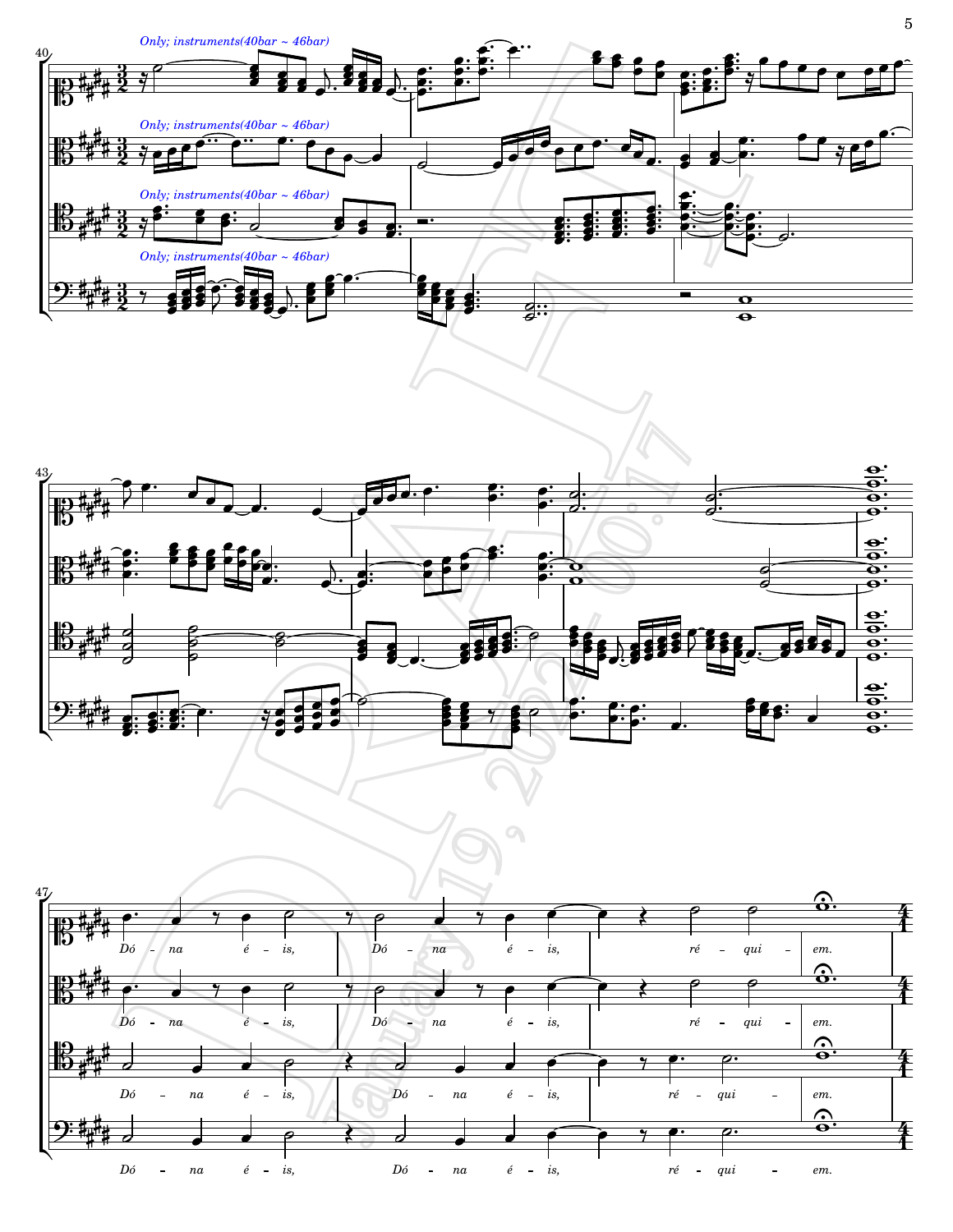

**D.C.** [al Coda](textedit:///mnt/c/yukio/sheet-poem.com/2012-2015/2012/mourner/mourner-cv.ly:1190:6:7) and  $\bigoplus$ 

*[Coda](textedit:///mnt/c/yukio/sheet-poem.com/2012-2015/2012/mourner/mourner-cv.ly:232:0:1)*



6